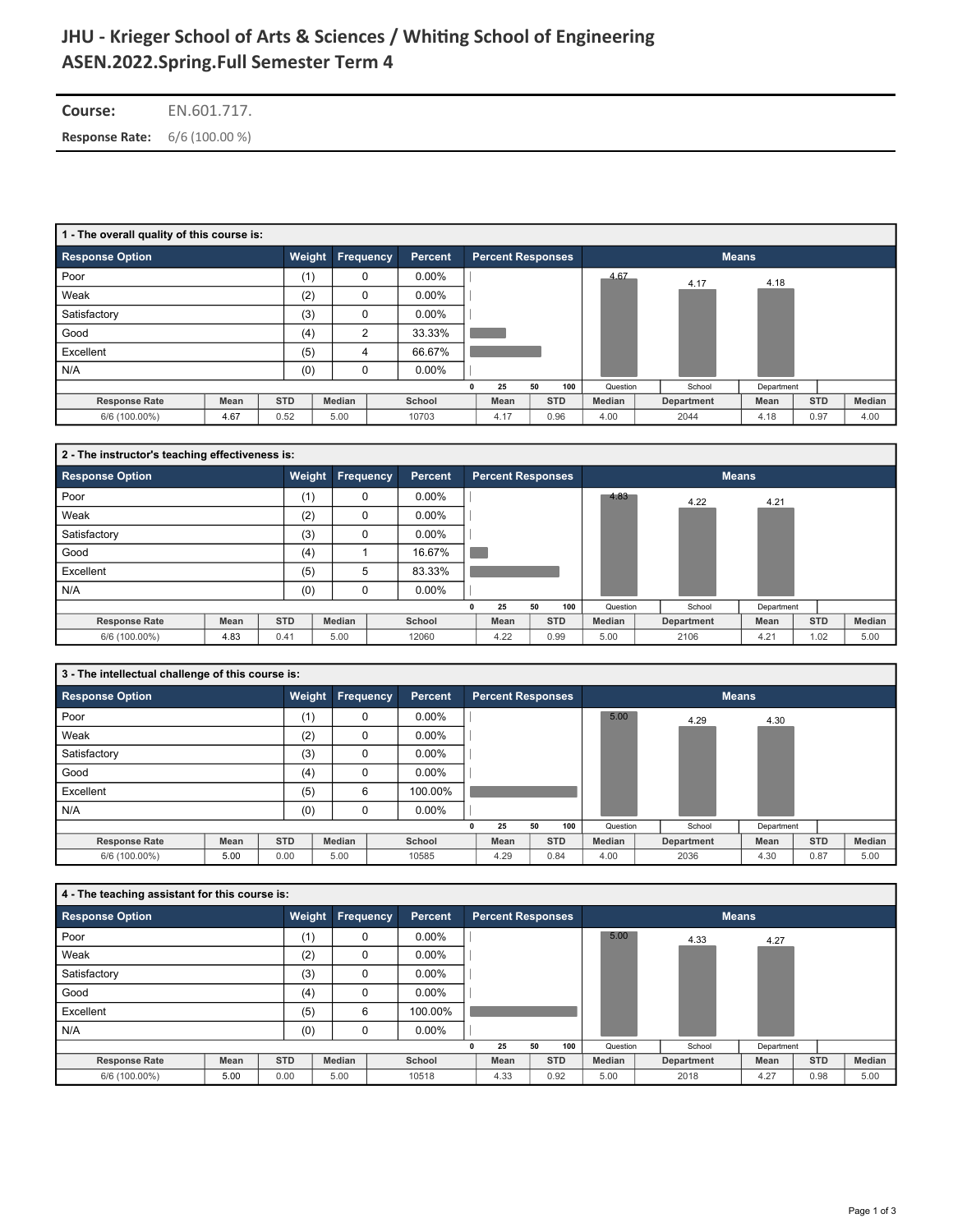# **ASEN.2022.Spring.Full Semester Term 4 JHU - Krieger School of Arts & Sciences / WhiƟng School of Engineering**

**Course:** EN.601.717. **Response Rate:** 6/6 (100.00 %)

#### **5 - Please enter the name of the TA you evaluated in question 4:**

**Response Rate** 6/6 (100%)

• Sahiti

• Sahiti

• Sahiti Bomareddy

• Sahiti Bommareddy

• Sahiti Bommareddy

• Sahiti Bommareddy

| 6 - Feedback on my work for this course is useful: |      |            |        |                                                  |          |  |      |    |            |               |  |            |              |            |        |  |  |  |  |
|----------------------------------------------------|------|------------|--------|--------------------------------------------------|----------|--|------|----|------------|---------------|--|------------|--------------|------------|--------|--|--|--|--|
| <b>Response Option</b>                             |      | Weight     |        | Frequency<br>Percent<br><b>Percent Responses</b> |          |  |      |    |            |               |  |            | <b>Means</b> |            |        |  |  |  |  |
| Disagree strongly                                  |      | (1)        |        | $\Omega$                                         | $0.00\%$ |  |      |    |            | 5.00          |  | 4.05       |              |            |        |  |  |  |  |
| Disagree somewhat                                  |      | (2)        |        | $\Omega$                                         | $0.00\%$ |  |      |    |            |               |  |            | 3.96         |            |        |  |  |  |  |
| Neither agree nor disagree                         |      | (3)        |        | $\Omega$                                         | $0.00\%$ |  |      |    |            |               |  |            |              |            |        |  |  |  |  |
| Agree somewhat                                     |      | (4)        |        | $\Omega$                                         | $0.00\%$ |  |      |    |            |               |  |            |              |            |        |  |  |  |  |
| Agree strongly                                     |      | (5)        |        | 6                                                | 100.00%  |  |      |    |            |               |  |            |              |            |        |  |  |  |  |
| N/A                                                |      | (0)        |        | $\Omega$                                         | $0.00\%$ |  |      |    |            |               |  |            |              |            |        |  |  |  |  |
|                                                    |      |            |        |                                                  |          |  | 25   | 50 | 100        | Question      |  | School     | Department   |            |        |  |  |  |  |
| <b>Response Rate</b>                               | Mean | <b>STD</b> | Median |                                                  | School   |  | Mean |    | <b>STD</b> | <b>Median</b> |  | Department | Mean         | <b>STD</b> | Median |  |  |  |  |
| 6/6 (100.00%)                                      | 5.00 | 0.00       | 5.00   |                                                  | 10445    |  | 4.05 |    | 1.03       | 4.00          |  | 1991       | 3.96         | 1.09       | 4.00   |  |  |  |  |

|                        | 7 - Compared to other Hopkins courses at this level, the workload for this course is: |                  |        |                |          |                                          |      |    |            |               |  |            |            |            |  |        |
|------------------------|---------------------------------------------------------------------------------------|------------------|--------|----------------|----------|------------------------------------------|------|----|------------|---------------|--|------------|------------|------------|--|--------|
| <b>Response Option</b> | Weight                                                                                | <b>Frequency</b> |        | <b>Percent</b> |          | <b>Percent Responses</b><br><b>Means</b> |      |    |            |               |  |            |            |            |  |        |
| Much lighter           |                                                                                       | (1)              |        | $\mathbf 0$    | $0.00\%$ |                                          |      |    |            | 4.67          |  |            |            |            |  |        |
| Somewhat lighter       |                                                                                       | (2)              |        | $\mathbf 0$    | $0.00\%$ |                                          |      |    |            |               |  | 3.39       | 3.55       |            |  |        |
| Typical                |                                                                                       | (3)              | 0      |                | $0.00\%$ |                                          |      |    |            |               |  |            |            |            |  |        |
| Somewhat heavier       |                                                                                       | (4)              |        | $\overline{2}$ | 33.33%   |                                          |      |    |            |               |  |            |            |            |  |        |
| Much heavier           |                                                                                       | (5)              | 4      |                | 66.67%   |                                          |      |    |            |               |  |            |            |            |  |        |
| N/A                    |                                                                                       | (0)              | 0      |                | $0.00\%$ |                                          |      |    |            |               |  |            |            |            |  |        |
|                        |                                                                                       |                  |        |                |          |                                          | 25   | 50 | 100        | Question      |  | School     | Department |            |  |        |
| <b>Response Rate</b>   | Mean                                                                                  | <b>STD</b>       | Median |                | School   |                                          | Mean |    | <b>STD</b> | <b>Median</b> |  | Department | Mean       | <b>STD</b> |  | Median |
| 6/6 (100.00%)          | 4.67                                                                                  | 0.52             | 5.00   |                | 10473    |                                          | 3.39 |    | 0.94       | 3.00          |  | 1998       | 3.55       | 0.96       |  | 3.00   |

### **8 - What are the best aspects of this course?**

### **Response Rate** 5/6 (83.33%)

• Freedom to do a project you want to do. Dr Amir gives great industry insight and leads you enough to go in the right direction, but also learn on your own.

• It allows you to explore a lot of new technologies.

• Students get a lot of free reign to push forward their project with the help of the instructor and TA. You get to work on problems that are not really solved yet and experience the dynamic of working in research, including venturing in areas of distributed systems that are still being developed. The instructor and TA advice is really helpful and they promote a collaborative environment. They are open to student feedback and are willing to dedicate as much time as needed to support the students.

• This is a very unique class that really helps build up student confidence in their abilities as engineers by having them work on projects that really haven't been done by others. The guest speakers, and the times when the professor gave mini lectures about distributed systems concepts were great too

• You are able to work on a project of your choosing for the entire semester. The class is very open-ended and unstructured. You have to be motivated and diligent to work on your project every week. If you take advantage of the opportunity, you can gain a lot of valuable experience working on a project and in a team.